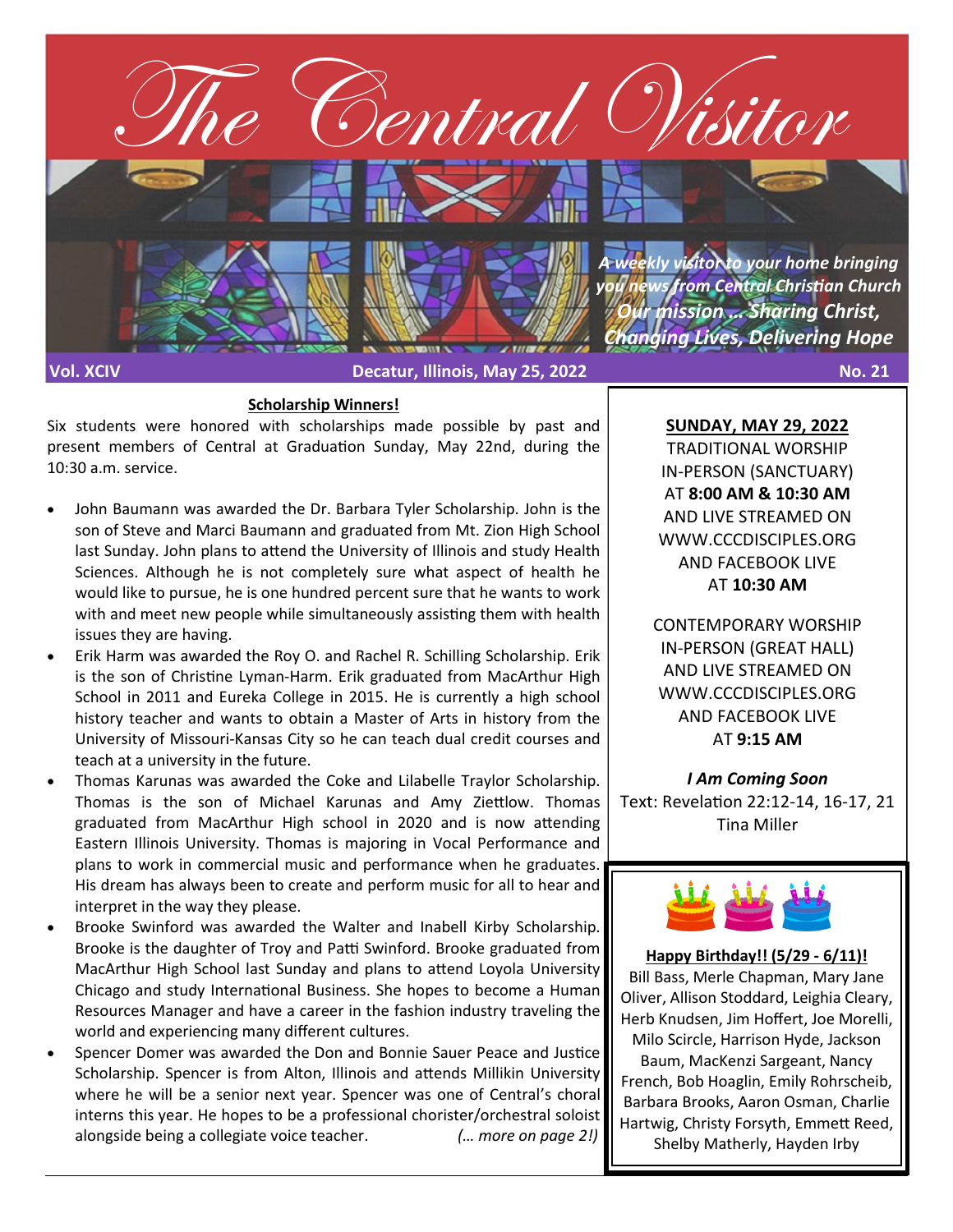

#### **Volunteer Opportunities**

The **Good Samaritan Inn** is seeking volunteers on specific dates in May and June. Shifts are 9 a.m.-11 a.m. and 11 a.m.-1 p.m. You can volunteer for one or both shifts. If you can help on any of the dates below, please contact Good Samaritan directly, (217) 429-1455 or [Outreach@GoodSamInn.org](mailto:Outreach@GoodSamInn.org)

> Friday, May 27 Sunday May 29 Tuesday, May 31

Saturday, June 4 Sunday, June 5 Saturday, June 11 Wednesday, June 15 Saturday, June 18 Sunday, June 19 Wednesday, June 22 Friday, June 24 Monday, June 27 Tuesday, June 28

Also, **The University of Illinois Extension office** is looking for groups to assist with gardening and other outdoor work at **Crossings Healthcare** every 2nd Saturday during the growing season for things like planting, mulching, winterizing, cleanup, etc. For more information, email Allison at ARaiha@crossinghealthcare.org.

And… As always, cereal is still needed at **Northeast Community Fund**. Also in the summer time, we try to collect foods that kids can prepare for themselves. Please help fill the grocery cart in the Connection Café. The next collection will be

June 5. Thanks for your generosity.

#### **Scholarships, continue from page 1**

• Nurlan Howard was also awarded the Coke and Lilabelle Traylor Scholarship. Nurlan is the grandson of John and Carole McClarey and lives in Newark, Ohio. He graduated from Granville High School and plans to attend Bowling Green State University in the fall and major in Art Education and teach at the K-6 grade level.

Congratulations to these outstanding students! They are all amazing and extremely talented in their chosen fields. Best wishes for much happiness and success in the future.

### Minister's Article

#### **Summer Distractions**

Summer distractions. We all have them. Events such as concerts, golf tournaments, fairs, and festivals fill our calendars. Activities like yardwork, sports, gardening, and boating keep us busy. You know what your distraction of choice is. You will get no judgement from me. I get it. We all have distractions competing for our time and energy.

As we begin the Summer months, once again, we find there are so many things to do that would take our attention away from the Lord and away from our spiritual health. I want to encourage you to do all you can to continue to keep God first and foremost in your life. Guess what? We can help with that! All you have to do is come to church and receive the Message God prepared for you.

Scripture relates the following in Hebrews 10:23-25:

Let us hold fast the confession of our hope without wavering, for He who promised is faithful. And let us consider one another in order to stir up love and good works, not forsaking the assembling of ourselves together, as is the manner of some, but exhorting one another, and so much the more as you see the Day approaching.

The writer of Hebrews gave clear directions to Christians of the early church to continue to meet together, especially as they saw "the Day" approaching.

Christians of today's church wait for "the Day" of Christ's return. The world seems to grow more chaotic as we wait. It is easy to get distracted away from God and away from attending church. Your spiritual health, vigor, and renewal are so important. Coming to church will help nurture all three. Here are a few ways we can help with that!

- 1) Supportive love Christians share with one another is a powerful factor in achieving balanced spiritual health. Spiritual balance and support are nurtured at church.
- 2) Encouraging words and good examples can help awaken and maintain spiritual vigor. Spiritual vigor is nurtured at church.
- 3) Sturdy reaffirmations of the eternal Truths of God's Word are essential for spiritual renewal. Spiritual affirmations are nurtured at church.

Be encouraged to spend time in church. Let the love of fellow Christians, encouraging words, good examples, and reaffirmations of eternal Truths nurture your spirit, soul, and body. Then, go out and enjoy the Summer!

May the Peace of Our Lord, Jesus Christ be with you. Tina Miller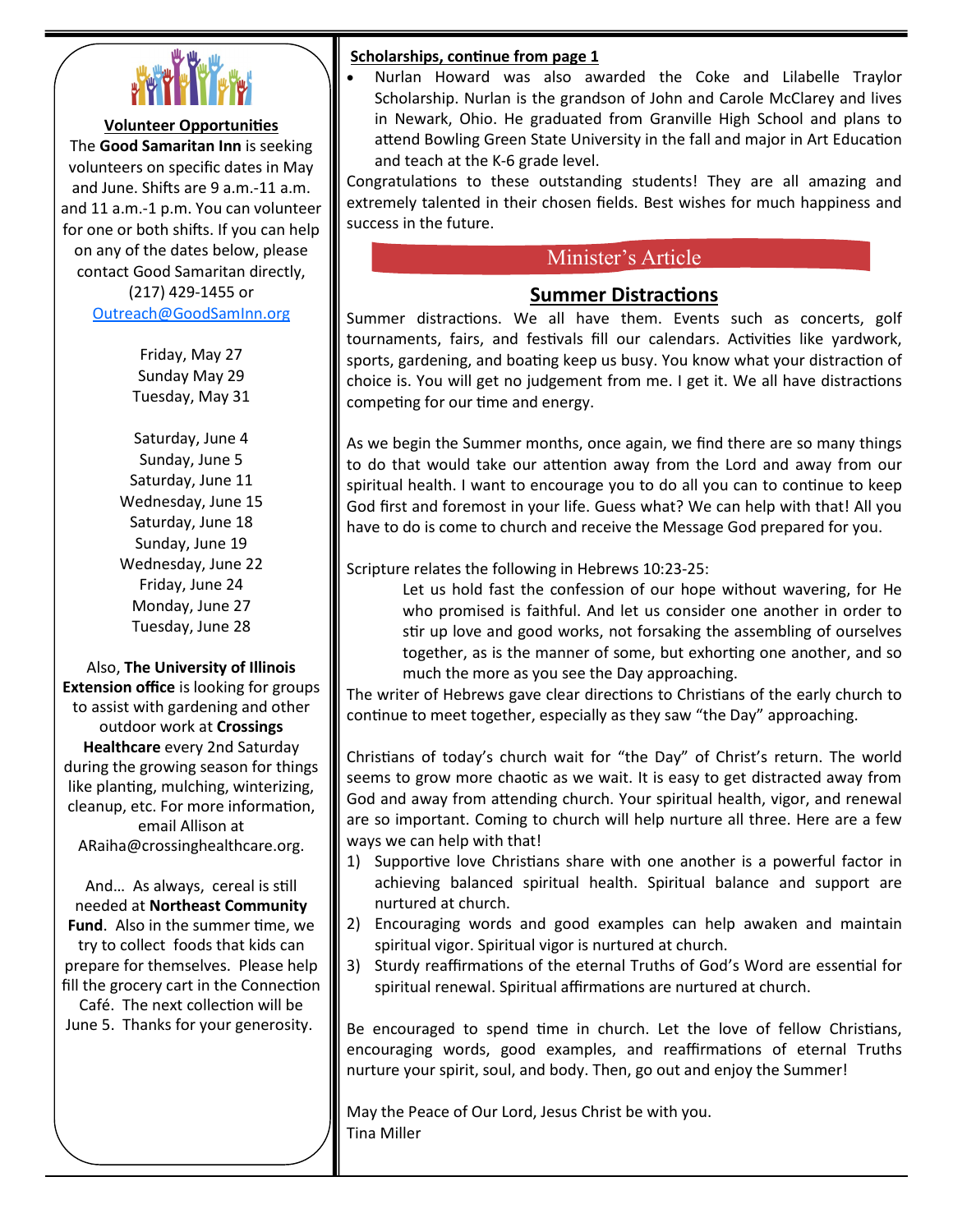#### **Vacation Bible School Volunteers**

VBS will take place June 20-23 this year. We have already secured Team Leaders for each of our key areas. Beside their names (below) you will see the number of "assistant volunteers" those team leaders would like to have join them. If you would like to join a particular team leader, please contact the church office and let us know. If you are happy filling in wherever you might be needed – or cannot commit to being an assistant for one of the team leaders – feel to free to let us know that as well. You may also sign up online by using this link – [CLICK HERE!](https://cccdisciples.shelbynextchms.com/external/form/b0cdfe5d-74d7-4750-8392-5389b38c1b2c)

Pre-K children Ellen Damery (1-2 volunteers) Crew Leaders **Ashley Swallow** (6 volunteers)

Opening worship Pastor Michael (2 volunteers) Games **David Martin** (2 volunteers) Snacks Gretchen Kirby (3 volunteers) Crafts Diana Ritter (3 volunteers) Bible Story Time Zach Martin (1 volunteer)

#### **Youth Announcements**

- Our stockpile of books for the Little Free Library has run out. We will be collecting children's books and young adult books again this Sunday (5/29).
- Also, the last day that we will be collecting bottle caps is this Sunday, 5/29. After that, we will finish sorting the caps and place our order for the benches.

If you have any questions, please contact David Martin.

#### **Small Groups this Week**

*If you're in a small group, let us know what your small group's focus is for the week, and we'll let others know about it! If you would like to attend any of these groups, simply show up! If you would like more information before attending, let us know [\(central@cccdisciples.org\)](mailto:central@cccdisciples.org).* 

Sundays - Ecclesia (mixed Sunday School class) Room 340 at 9:15 a.m. Reading through the Seasons of the Spirit curriculum.

Tuesday Journeymen (men's bible study) Connection Café at 7:00 a.m. Conversation led by Brian Maple or Jim Fitzpatrick

Thursday Journeymen (men's bible study) Connection Café at 4:00 p.m. Conversation led by Jack Dixon or Paul Gorden

Thursdays - Koinonia (mixed small group) Room 412 at 5:30 p.m. Discussing Tony Evans book "Kingdom Disciples" (focus on leading a Christcentered life and sharing faith with others).

# **NOTICE**

## *No Visitor Next Week*

*There will be no Visitor newsletter next week.*



**Sunday (29)** 8:00-Traditional Worship, Sanctuary 9:15-Contemporary Worship, Great Hall & Facebook Live & Live Stream 10:30-Traditional Worship, Sanctuary & Facebook Live & Live Stream **Monday (30) - Memorial Day Church & Office Closed Tuesday (31)** 7:00-Journeymen, Connection Café 9:30-Christcare Stitchers, 3R 6:00-Concert Series Committee **Wednesday (June 1)** 4:00-D.A.R., Connection Café 5:30-Stewardship Summit, Conn. Café **Thursday (2)** 10:00-Alanon, 340 3:00-Decatur Needle Arts, Disc. Room 4:00-Journeymen 2, Connection Café 5:00-Koinonia, 412 6:00-Brass Choir, Disciples Room 7:00-Chancel Choir, Choir Room **Friday (3) Saturday (4) Sunday (5)** 8:00-Traditional Worship, Sanctuary 9:15-Contemporary Worship, Great Hall & Facebook Live & Live Stream 10:30-Traditional Worship, Sanctuary & Facebook Live & Live Stream **Monday (6)** 5:00-Elder Planning **Tuesday (7)** 7:00-Journeymen, Connection Café 9:30-Christcare Stitchers, 3R 9:30-Card Ministry, 340 11:00-Support Staff Meeting **Wednesday (8)** 10:00-Ministers' Meeting 5:00-Elders, Great Hall **Thursday (9)** 10:00-Alanon, 340 4:00-Journeymen 2, Connection Café 5:00-Koinonia, 412 5:30-Christian Ed, Great Hall 6:00-Brass Choir, Disciples Room 7:00-Chancel Choir, Choir Room **Friday (10) Saturday (11)** 11:00-Familia Dental Baby Shower **Sunday (12) - Imboden Worship** 8:00-Traditional Worship, Sanctuary 9:15-Contemporary Worship, Great Hall & Facebook Live & Live Stream 10:30-Traditional Worship, Sanctuary

& Facebook Live & Live Stream